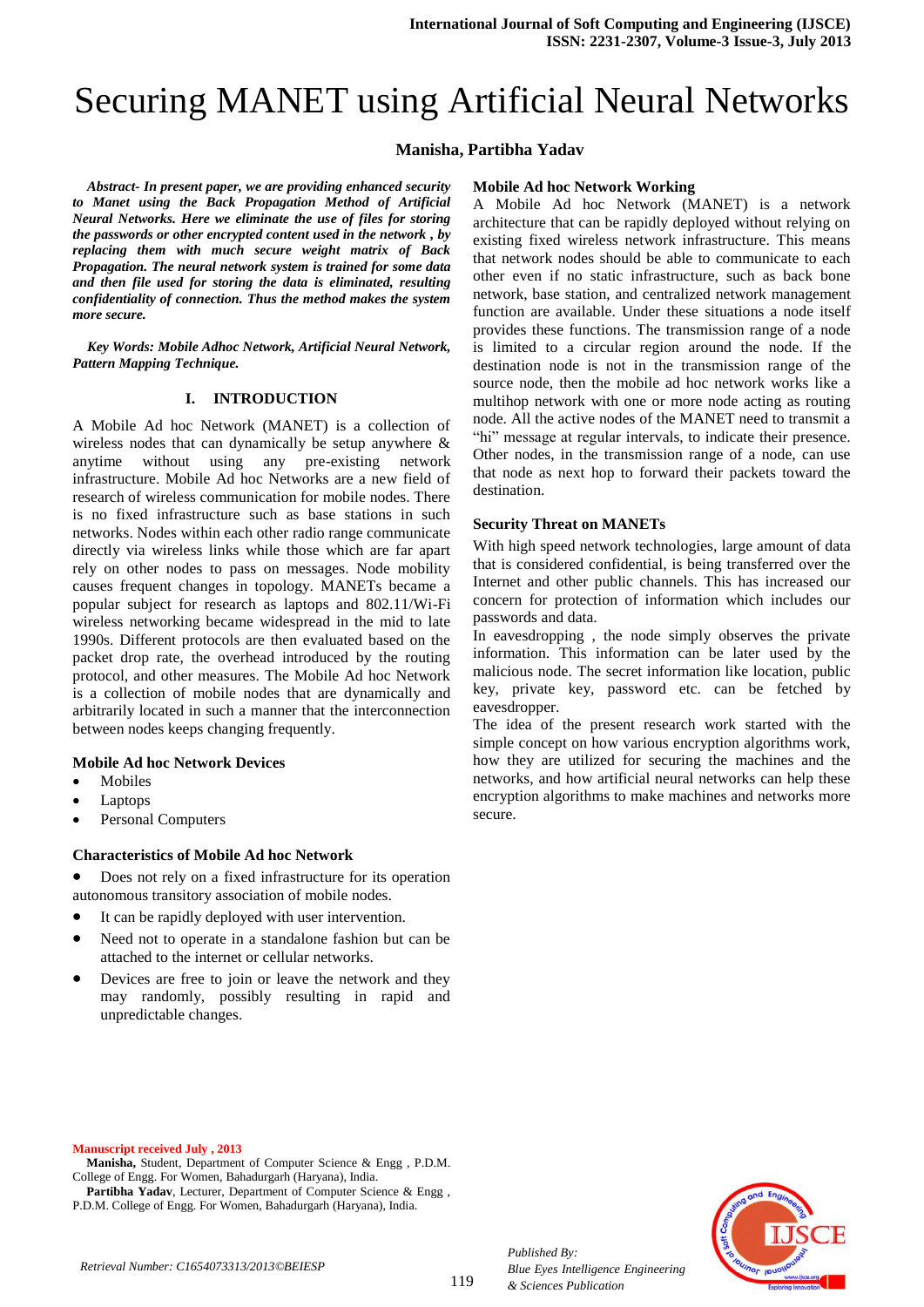## **II. NEURAL NETWORK ARCHITECTURE AND METHODOLOGY**



**Fig 1. Neural Network Architecture for a Feed Forward Network**

| Table 1: Parameters used for Training of Network using |  |  |  |
|--------------------------------------------------------|--|--|--|
| <b>Back Propagation Model</b>                          |  |  |  |

| <b>Parameter</b>                | Value                  |  |
|---------------------------------|------------------------|--|
| Neurons in Input Layer          |                        |  |
| Number of Hidden Layers         |                        |  |
| Neurons in Hidden Layer         | 8                      |  |
| Neurons in Output Layer         |                        |  |
| Minimum Error Exist in the      | 0.001                  |  |
| <b>Network</b>                  |                        |  |
| Initial Weights and biased term | Values between 0 and 1 |  |
| values                          |                        |  |

The basic network architecture is a completely connected feed forward adaptive network, based on model of Back Propagation, that performs static mapping from input string to output sting with its error propagation model. Each input pattern thus corresponds to one key encryption. The network has one input layer having 4 neurons with two hidden layers having 4 neurons each, there is one output layer having 4 neurons corresponding to four neurons in input layer and in the network architecture each node of input and output layer represents one bit of the four bit string. Since we have taken four bit pattern, there can be at most 16 pattern data sets. We trained the network for the different 4-bit input pattern say  $(x_1, x_2, x_3, x_4)$  and observed 4-bit output pattern say  $(y_1,y_2,y_3,y_4)$ 

The input and output values of the network are represented as  $x_i$  and  $s_h$  for ith neurons in input layer and hth neuron in output layer, and  $W_{ih}$  is the weight that connects input of ith neuron to the output of hth neuron.

The output values are given by the relation,

$$
S_h = f\left[\mathbf{y}_1^h\right]
$$

in which  $y_1^h$  is the activation vector of any layer j and is given by:



The error expression introduced for a single perceptron is generalized to include all squared errors for the outputs  $j=1,2,......$  for a specific pattern  $p=1,2,3,...$  that is at the input and gives the output error.

$$
E^{p} = \frac{1}{2} \sum_{j=1}^{J} (d_{j} - y_{j})^{2}
$$

where, d is the desired output vector *t d d d d<sup>J</sup>* [ .............. ] 1 2 3

Now the weight adjustment is given as:

$$
\Delta w_{hj} = -\eta \frac{\partial E^p}{\partial w_{hj}}
$$

Where,  $\eta$  is the Back Propagation learning rate

This expression is adjusted as:

$$
\frac{\partial E^p}{\partial w_{hj}} = \frac{\partial E^p}{\partial y_j^h} \cdot \frac{\partial y_1^h}{\partial w_{hj}} = \frac{\partial E^p}{\partial y_j^h} \cdot \left[ s_h \left( y_1^h \right) \right] = \frac{\partial E^p}{\partial s_j \left( y_1^h \right)} \cdot \frac{\partial s_j \left( y_j^h \right)}{\partial y_j^h} \left[ s_h \left( y^h \right) \right]
$$
  
Since  $\frac{\partial S_j \left( y_i^h \right)}{\partial y_j^h} = \mathbf{\dot{S}} \cdot \mathbf{J} \left( \mathbf{\dot{S}} \right) \mathbf{\dot{S}} \mathbf{\dot{S}}$ 

Hence the weight adjustment is now denoted as:

$$
\Delta w_{ih} = -\eta \frac{\partial E^P}{\partial s_j(y_j^h)} \cdot S_j(y_j^h) \cdot s_h(y_j^h) = -\eta \sum_{j=1}^J (d_j - y_j) S_j(y_j^h) \cdot s_h(y_j^h)
$$

The final adjusted weight is given by:

$$
\Delta w_{hj}(t+1) = w_{hj}(t) + \eta \sum_{j=1}^{J} (d_j - y_j) S_j(y_j^h) . s_h(y_j^h)
$$

$$
\Delta w_{ih} = \eta \sum_{j=1}^{N} (d_j - y_j) y_j^p w_{hj} \cdot S_h(y_h^j) x_i^j
$$

#### **III. EXPERIMENTAL DESIGN**

In this segment we are performing the actual training and experiment conducted on test data. Here we memorize the input pattern sets by minimizing the error between the desired and actual output for the 13 sets out of total possible 16 pattern sets between pattern set  $(0,0,0,0)$  to  $(1,1,1,1)$ . In this experiment, we estimate the data storage with standard Back Propagation Model. The experiment described is designed to achieve the encryption pattern storage in the network.

### **3.1 Input Pattern Sets**

Training of the system was carried out for following 13 input pattern sets:



*Published By: Blue Eyes Intelligence Engineering & Sciences Publication*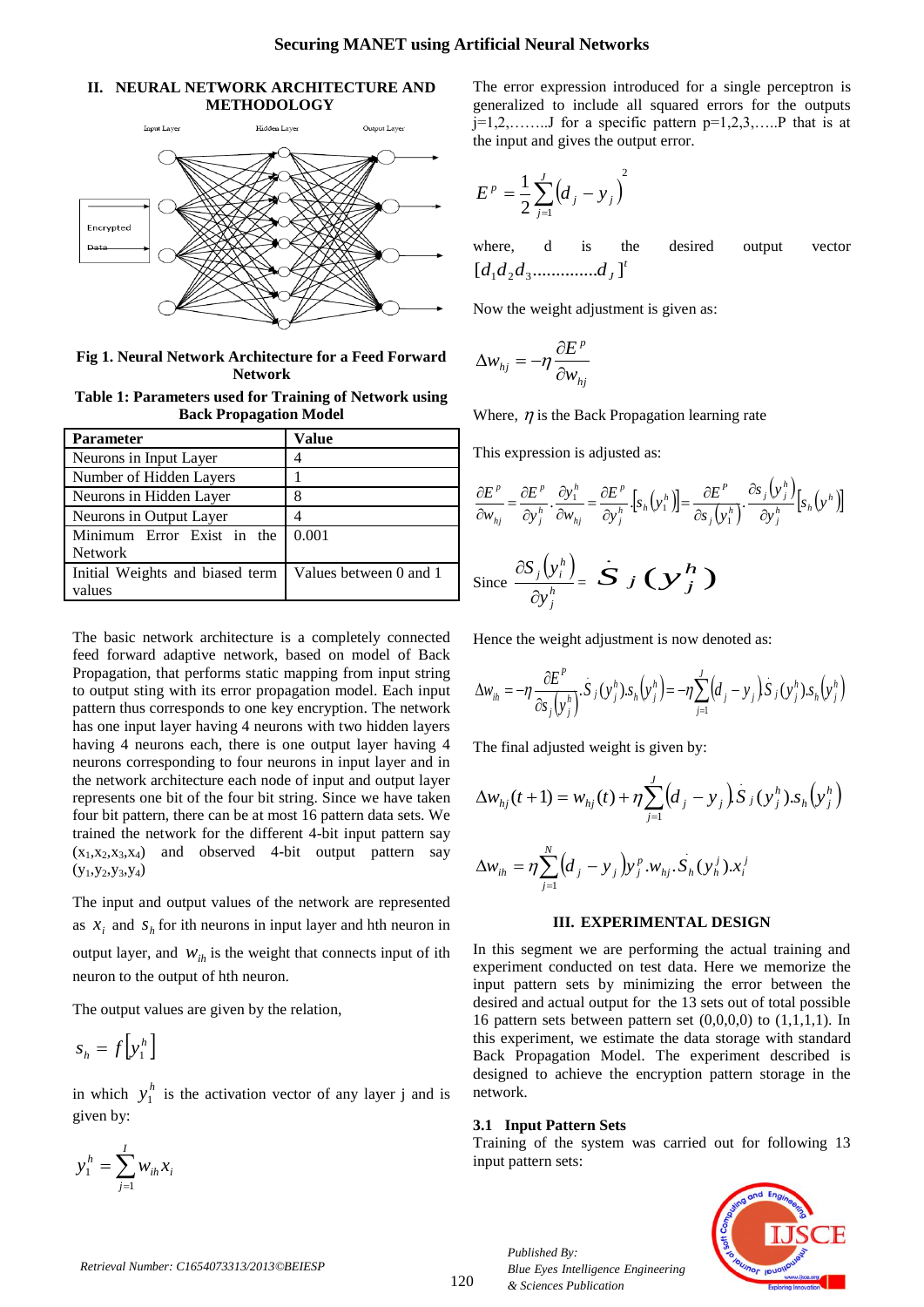| 0000    | 0001 | 0010 | 0011 | 0100 |
|---------|------|------|------|------|
| 0 1 1 0 | 0111 | 1000 | 1010 | 1011 |
| 1100    | 1110 | 1111 |      |      |

# **3.2 Test Pattern Sets**

The following three pattern sets were chosen to be test patterns for validation:

| 0101 | 0 (<br>$\overline{\phantom{a}}$ | $\Omega$ |  |
|------|---------------------------------|----------|--|
|      |                                 |          |  |

## **3.3 Determination of Coupling Strength between the Neuron Layers**

For estimating the encryption pattern of link keys, we first need to define the functional dependency between the encrypted link keys in the form of weights in the neural network.

**Table 2. Initial Weights for the Network**

|                                              | <b>Initial Weights</b> |            |            |            |
|----------------------------------------------|------------------------|------------|------------|------------|
|                                              | 0.34130                | 0.67609    | 0.62793    | 0.20288    |
|                                              | 0.03032                | $-0.11165$ | 0.67340    | $-0.37649$ |
| Between Input<br>Layer<br>to<br>Hidden Layer | 0.64180                | 0.47350    | 0.00865    | 0.04078    |
|                                              | 0.48416                | $-0.64196$ | $-0.11188$ | $-0.8026$  |
|                                              | 0.18010                | 0.08688    | $-0.04788$ | $-0.0884$  |
|                                              | $-0.21870$             | 0.06733    | $-0.99540$ | $-0.63465$ |
|                                              | 0.28370                | 0.77028    | 0.16267    | 0.42277    |
|                                              | 0.30940                | 0.54900    | 0.00164    | 0.04050    |
|                                              | $-0.61014$             | $-0.19135$ | $-0.25260$ | 0.33321    |
|                                              | $-0.13367$             | $-0.18642$ | $-0.26149$ | 0.66970    |
| <b>Between</b><br>Hidden<br>Layer            | 0.05072                | 0.25839    | 0.54230    | $-0.47125$ |
| Output<br>to<br>Layer                        | 0.10362                | 0.25053    | 0.23261    | 0.19510    |
|                                              | $-0.72159$             | 0.11920    | 0.06990    | $-0.38859$ |
|                                              | 0.24076                | $-0.97050$ | 0.67718    | $-0.02120$ |
|                                              | $-0.51510$             | $-0.07900$ | $-0.09670$ | $-0.42853$ |
|                                              | $-0.48730$             | $-0.00450$ | $-0.56635$ | 0.10257    |

## **3.4 Algorithmic Implementation of Storage of the Memorized Input Pattern Sets**

**Step 1**: First find the input pattern set from the encryption mechanism.

- **Step 2**: Initialize the Feed Forward Network, which is to be trained using Model of Back Propagation.
- **Step 3** : Insert the input pattern set in the network.
- **Step 4**: Train the above feed forward network using the Gradient Descent method and calculate the activation values and the output values,

$$
\frac{\partial E^p}{\partial w_{hj}} = \frac{\partial E^p}{\partial s_j(y_i^h)} \cdot \frac{\partial s_j(y_j^h)}{\partial y_j^h} [s_h(y^h)]
$$

**Step 5**: Adjustment of coupling strength between keys is made, so that the sample input pattern converges to the desired output pattern, that possess the same storage as possessed by the encryption algorithm. For this, adjust the weights of each link using equations:

$$
\Delta w_{ih} = -\eta \sum_{j=1}^{J} (d_j - y_j)^2 \cdot [s_h(y_1^h)]
$$

**Step 6** : Update the final weight using equation:

$$
\Delta w_{hj}(t+1) = w_{hj}(t) + \eta \sum_{j=1}^{J} (d_j - y_j) S_j(y_j^h) . s_h(y_j^h)
$$
  

$$
\Delta w_{ih} = \eta \sum_{j=1}^{N} (d_j - y_j) y_j^p . w_{hj} . S_h(y_h^j) . x_i^j
$$

**Step 7** : End.

## **IV. RESULTS**

## **1.1 Memorized Pattern Set**

## **Table 3. Memorized Pattern Set for Feed Forward Network trained by Back Propagation**

| S.No.            |                       |                        |
|------------------|-----------------------|------------------------|
|                  | <b>Input Data Set</b> | <b>Output Data Set</b> |
| $1.$             | 0,0,0,0               | 0,0,0,0                |
| 2.               | 0,0,0,1               | 0,0,0,1                |
| $\overline{3}$ . | 0,0,1,0               | 0,0,1,0                |
| 4.               | 0,0,1,1               | 0, 0, 1, 1             |
| 5.               | 0,1,0,0               | 0,1,0,0                |
| 6.               | 0,1,1,0               | 0,1,1,0                |
| 7.               | 0,1,1,1               | 0,1,1,1                |
| 8.               | 1,0,0,0               | 1,0,0,0                |
| 9.               | 1,0,1,0               | 1,0,1,0                |
| 10.              | 1,0,1,1               | 1,0,1,1                |
| 11.              | 1,1,0,0               | 1,1,0,0                |
| 12.              | 1,1,1,0               | $\overline{1,1,1,0}$   |
| 13.              | 1, 1, 1, 1            | 1, 1, 1, 1             |

## **4.2 Validation by Test Pattern:**

*Blue Eyes Intelligence Engineering* 

| Test    |         | Output for Test Pattern (bit by bit) By The |         |         |
|---------|---------|---------------------------------------------|---------|---------|
| Pattern | Network |                                             |         |         |
| 0101    | 0.00910 | 0.99999                                     | 0.01202 | 0.99999 |
| 1001    | 0.99999 | $-0.00116$                                  | 0.00778 | 0.99999 |
| 1101    | 0.99999 | 0.99999                                     | 0.17402 | 0.99999 |



*Published By:*

*& Sciences Publication*